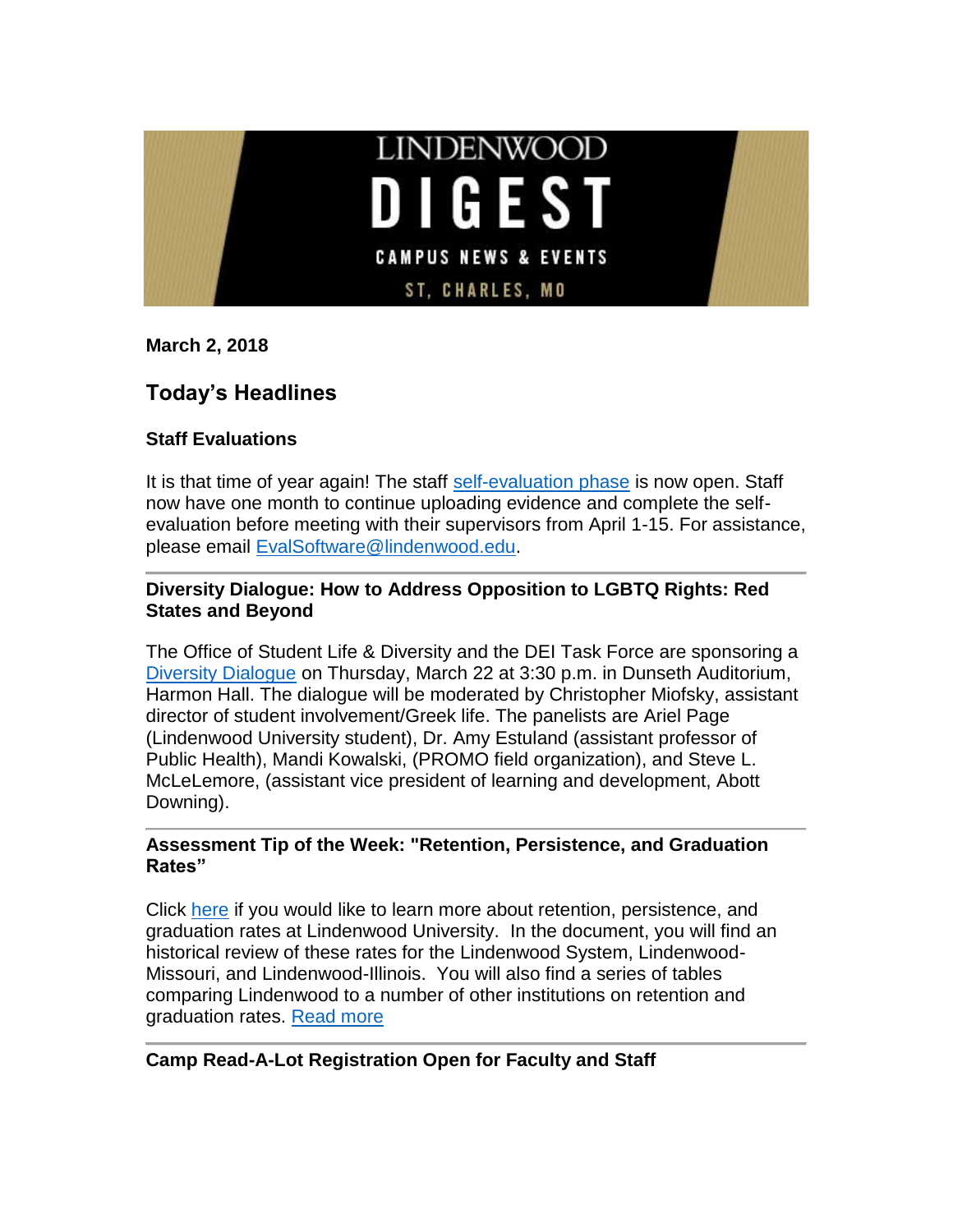Camp Read-A-Lot registration for faculty and staff is now open!

<https://www.eventbrite.com/e/camp-read-a-lot-2018-tickets-42040974687>

Please contact Dr. Jill Hutcheson (636) 627-2950, if you have any questions.

## **Lindenwood Plaster School of Business Students Volunteer at Event**

Students in the Lindenwood Plaster School of Business and Entrepreneurship HR Club will be volunteering at the Strong Tower Ranch benefit banquet at Dardenne Presbyterian Church, 7400 South Outer 364, Dardenne Prairie, Mo. 63368. Strong Tower Ranch provides equine therapy for children in need. Tickets available at [http://stranch.org/strong-tower-experience/.](http://stranch.org/strong-tower-experience/)

## **Excused Absences**

Please excuse the following students from all classes from Tuesday, March 6- Friday, March 9. They will be attending the SETC (South Eastern Theatre Conference) conference in Mobile, AL. If you have any questions, please let me know.

#### Stacy Blackburn [sblackburn1@lindenwood.edu](mailto:sblackburn1@lindenwood.edu)

| Collin Borisenko       | <b>Kaitlynn Ferris</b> | <b>Hunter Fredrick</b>   |
|------------------------|------------------------|--------------------------|
| Sarah Hovenga          | <b>Brianna Howard</b>  | <b>Abigail Lewis</b>     |
| <b>Duncan Phillips</b> | <b>Kevin Proemsey</b>  | <b>Melanie Scranton</b>  |
| <b>Jacob Sellers</b>   | <b>Grace Tritsch</b>   | <b>Katherine Wilhelm</b> |
| Jordan Wolk            | Lauren Young           |                          |

## **Student Research Conference 2018 Open for Student Submissions**

The Student Research Conference is a forum for students to display their scholarly and creative projects to Lindenwood students and faculty. [Read more](http://felix.lindenwood.edu/newsletter/2018_02/studentresearchconference.pdf)

## **Student Research Conference-- Faculty Recommendations**

Faculty members may nominate students who are working on or who have completed original research papers or creative projects to participate in the Student Research Conference. [Read more](http://felix.lindenwood.edu/newsletter/2018_02/studentresearchconference.pdf)

# **Faculty Judges Needed for Student Research Conference – We Need You!**

It is that time of the year again, where we ask faculty and staff to participate and volunteer with the Student Research Conference. If you are interested in volunteering to be a judge for student projects and presentations at this year's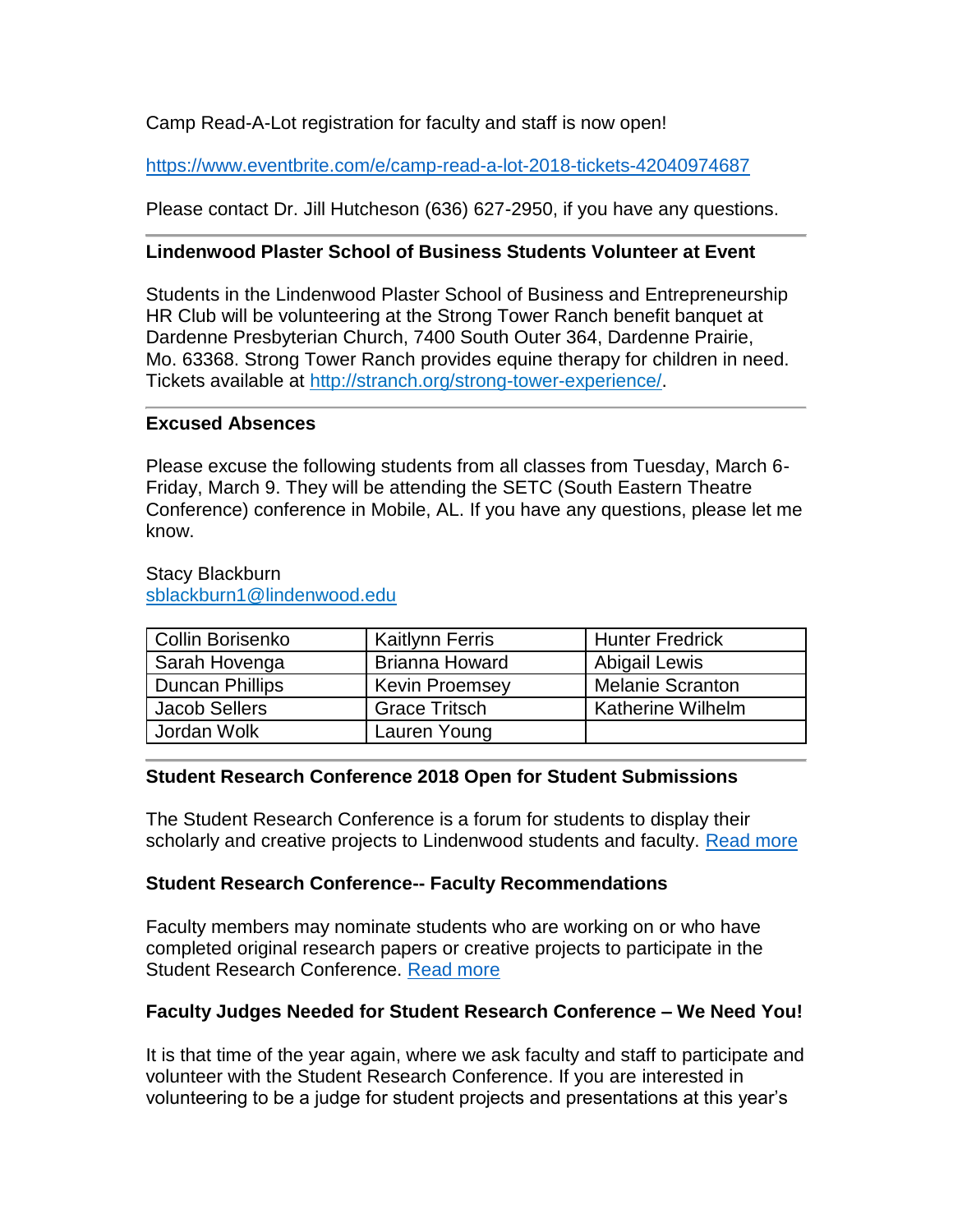Student Research Conference, please fill out [this form](http://www.lindenwood.edu/academics/beyond-the-classroom/student-research/faculty-judge-volunteer-form/) to let us know when you are available.

We will contact judges after March 20 with further information and judging assignments. The Student Research Conference is Wednesday, April 18, from noon-6:30 p.m. in the Spellmann Center. Please put the Student Research Conference on your to-do list. We would really appreciate it. If you have any questions or concerns, please contact [SRC@lindenwood.edu](mailto:SRC@lindenwood.edu )

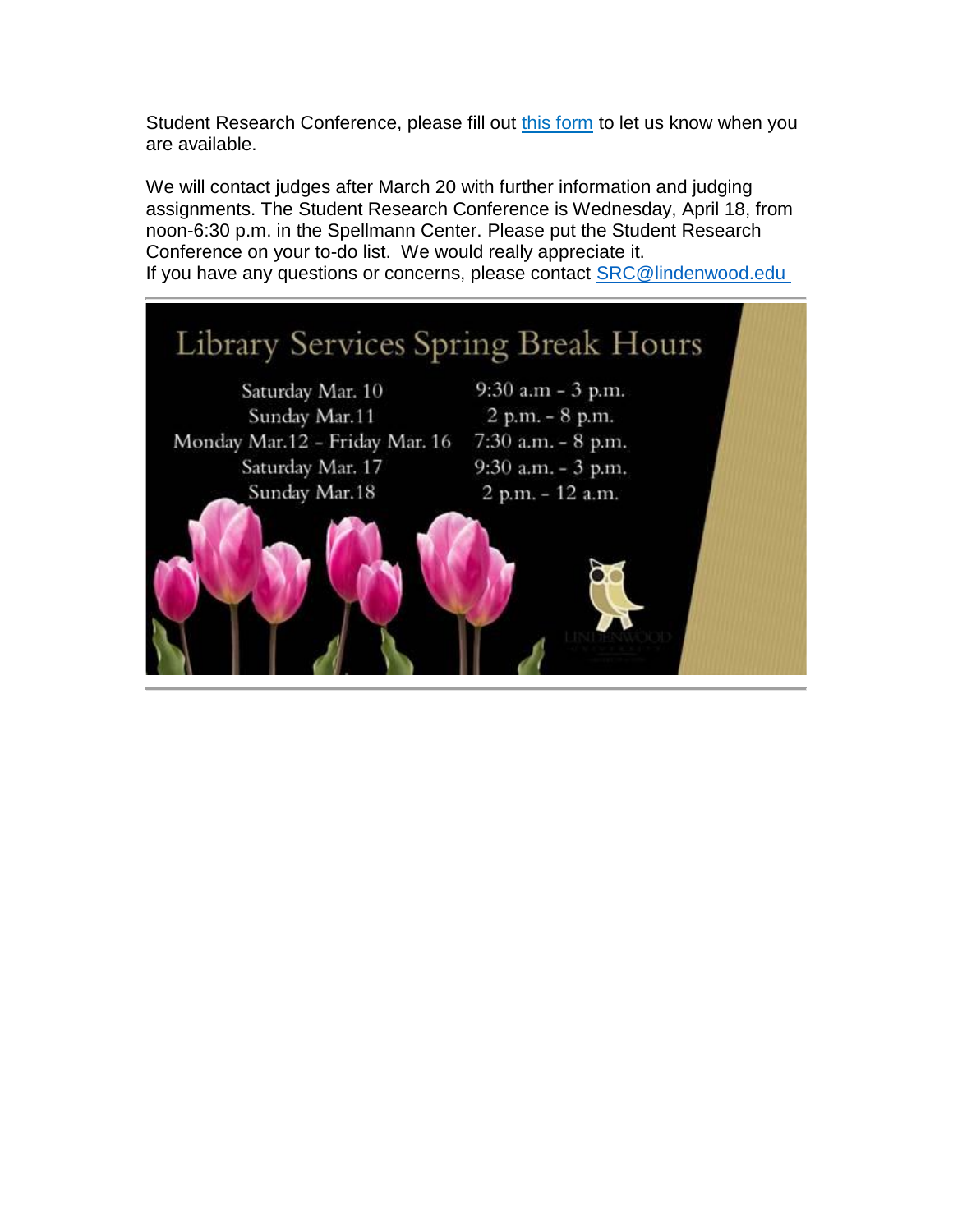EVANS COMMONS RECREATION CENTER & THIRD FLOOR TRACK SPRING BREAK HOURS

SATURDAY 3/10- SUNDAY 3/11: 10:00 A.M.-10:00 P.M. MONDAY 3/12- THURSDAY 3/15: 7:00 A.M.-7:00 P.M. FRIDAY 3/16: CLOSED SATURDAY 3/17- SUNDAY 3/18: 10:00 A.M.-10:00 P.M.



# **Recent Editions**

[The Digest archive](http://www.lindenwood.edu/about/digest-archives/)

[Belleville Digest archive](http://www.lindenwood.edu/belleville/about/lindenwood-belleville-digest-archives/)

# **Events and Deadlines**

- **Each Tuesday and Thursday:** [Lindenwell Yoga](http://felix.lindenwood.edu/newsletter/2018_02/lindenwellyoga.pdf)
- **Through March 9:** [Classroom of the Future Sessions](http://felix.lindenwood.edu/newsletter/2018_02/classroomofthefuture.pdf)
- **Through March 22:** [Photo Op](http://felix.lindenwood.edu/newsletter/2018_02/photoop.pdf) Gallery Exhibition
- **Through April 4**: [Academic Technology Services Workshops](http://felix.lindenwood.edu/newsletter/2018_01/ats_spring_catalog.pdf)
- **March 3:** [Spring Music Series](http://www.lindenwood.edu/j-scheidegger-center-for-the-arts/upcoming-events/music/)
- **March 5:** Goldfarb School of Nursing Q&A Panel Discussion noon-1 p.m. in Dunseth Auditorium.
- March 5: Faculty Colloquium: See the [flier](http://felix.lindenwood.edu/newsletter/2018_01/colloquiumflier.pdf) and [abstracts](http://felix.lindenwood.edu/newsletter/2018_01/colloquiumabstracts.pdf)
- **March 5:** [Safe Zone Training](http://felix.lindenwood.edu/newsletter/2018_02/safezone.pdf)
- **March 6:** Safe [Zone Training](http://felix.lindenwood.edu/newsletter/2018_02/safezone.pdf)
- **March 6:** [Multicultural Greek Town Hall](http://felix.lindenwood.edu/newsletter/2018_02/greektownhall.pdf)